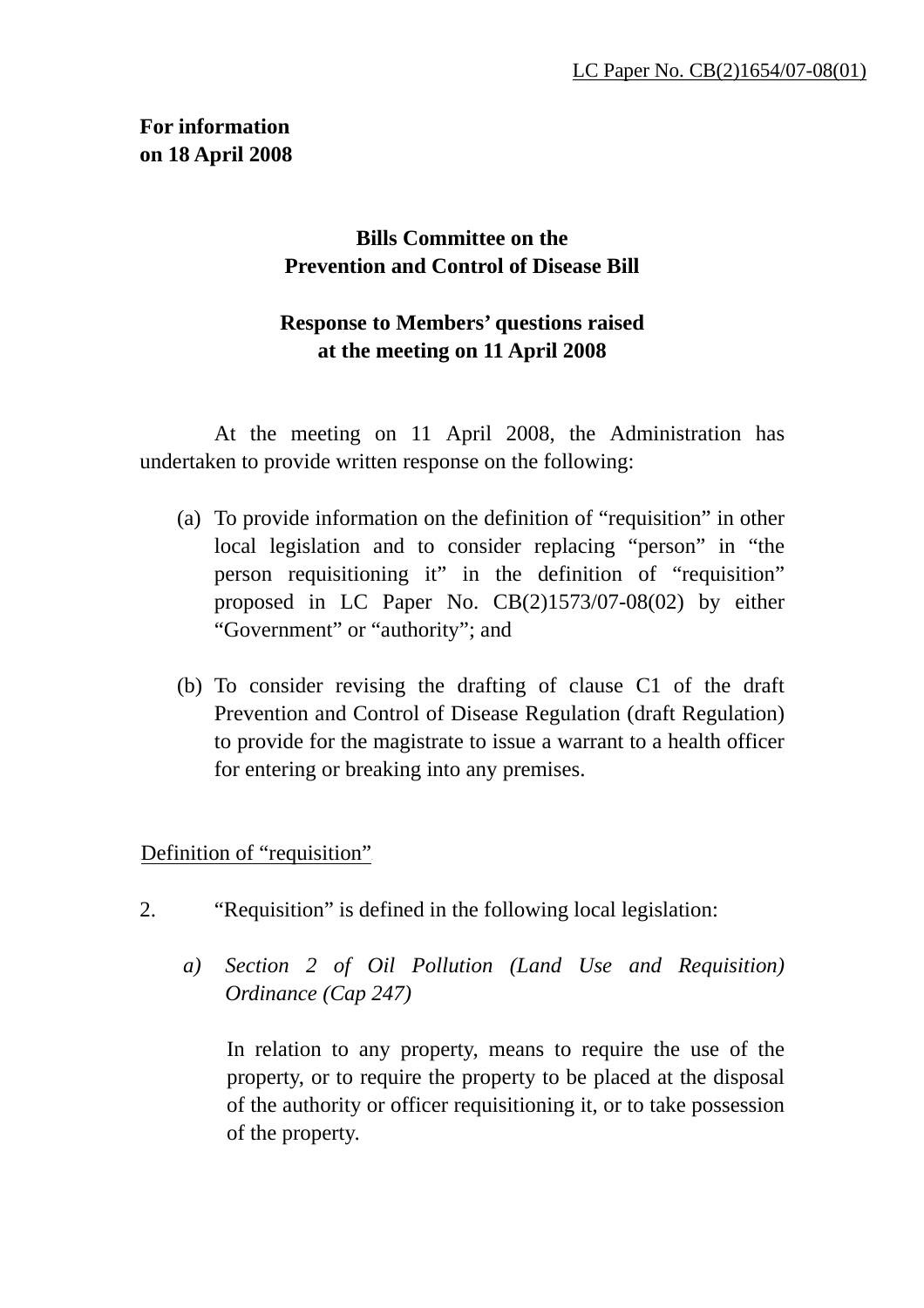(Note: "The authority" refers to a "competent authority", which is defined in the Ordinance to mean a public officer appointed by the Chief Executive for the purpose of the Ordinance, the Director of Civil Engineering and Development and the Director of Marine.)

*b) Section 2 of Oil (Conservation and Control) Ordinance (Cap 264)* 

In relation to any oil, take possession of the oil or require the oil to be placed at the disposal of the Director [of Oil Supplies].

3. Taking account of Members' advice, we propose to revise the definition of "requisition" to be provided under clause 8 of the Bill as follows:

*For the purposes of the regulation providing for matters specified in subsection (2)(c), property may be requisitioned by –* 

- *(a) requiring a person to place it either temporarily or permanently at the disposal of the public officer requisitioning it; or*
- *(b) taking possession of it by the public officer requisitioning it either temporarily or permanently.*

UEmpowering the magistrate to issue a warrant to health officer for entering or breaking into any premises

4. Clause C1(4) of the draft Regulation only provides that a magistrate can issue a warrant to a health officer for entering or breaking into a residential premises. In order to avoid hindering the effective investigation by a health officer of an infection or a leakage of a scheduled infectious agent in a premises because of dispute on whether the premises that a health officer intended to enter or break into under clause C1(1) was a residential premises, a Member suggested that we should consider revising the drafting of clause C1 to provide for the magistrate to issue a warrant to a health officer for entering or breaking into any premises.